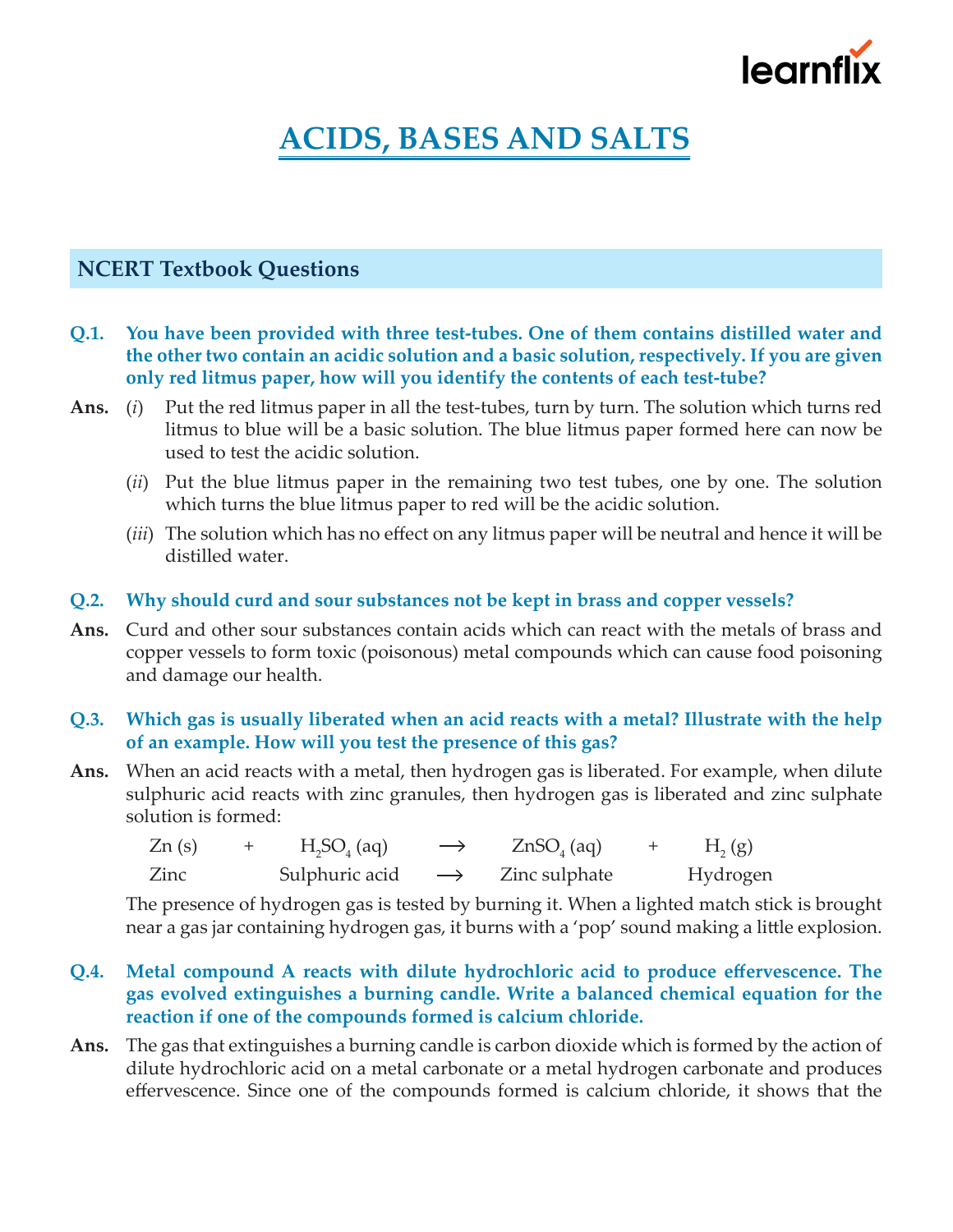metal compound is calcium carbonate (It cannot be calcium hydrogen carbonate because calcium hydrogen carbonate is found only in solution, it is too unstable to exist as a solid). Thus, the metal compound A is calcium carbonate  $(CaCO<sub>3</sub>)$ . Calcium carbonate reacts with dilute hydrochloric acid to form calcium chloride, carbon dioxide and water.

Chemical Equation:

|                      | $CaCO3(s) + 2HCl (aq)$ | $\longrightarrow$ |                     | $CaCl2(aq) + CO2(g) + H2O(l)$ |       |
|----------------------|------------------------|-------------------|---------------------|-------------------------------|-------|
| Calcium<br>carbonate | Hydrochloric<br>acid   |                   | Calcium<br>chloride | Carbon<br>dioxide             | Water |

### Q.5. Why do HCl, HNO<sub>3</sub>, etc., show acidic character in aqueous solutions while solutions of **compounds likealcohol and glucose do not show acidic character?**

Ans. The acidic character of a substance is due to the presence of hydrogen ions  $[H^+(aq) \text{ ions}]$  in its aqueous solution (water solution). HCl and  $HNO<sub>3</sub>$  show acidic properties because they produce hydrogen ions when dissolved in water. The solutions of compounds like alcohol and glucose do not show acidic character because they do not ionise (or dissociate) in water to produce hydrogen ions.

### **Q.6. Why does an aqueous solution of an acid conduct electricity?**

**Ans.** The aqueous solution of an acid conducts electricity due to the presence of charged particles called 'ions'in it. For example, when hydrochloric acid (HCl) is dissolved in water, then its aqueous solution contains hydrogen ions  $[H^+(aq)]$  and chloride ions  $[Cl^-(aq)]$ . These ions carry electric current. So, due to the presence of  $H<sup>+</sup>$  (aq) ions and  $Cl<sup>-</sup>$  (aq) ions, a water solution of hydrochloric acid conducts electricity.

### **Q.7. Why does dry HCl gas not change the colour of dry litmus paper?**

- **Ans.** Dry HCl gas does not change the colour of dry litmus paper because it has no hydrogen ions,  $H^*(aq)$  ions, in it which can impart acidic properties to it.
- **Q.8. While diluting an acid, why is it recommended that the acid should be added to water and not water tothe acid?**
- **Ans.** A concentrated acid is diluted by adding water to it. The process of mixing water to a concentrated acid is highly exothermic in which a large amount of heat is evolved.
	- (i) When the concentrated acid is added to water, then the heat is evolved gradually and easily absorbedby the large amount of water.
	- (ii) If water is added to concentrated acid, then a large amount of heat is evolved at once. This heat changessome of the water to steam explosively which can splash the acid on our face or clothes and cause acidburns.

### **Q.9. How is the concentration of hydronium ions (H3 O+ ) affected when the solution of an acid is diluted?**

**Ans.** On diluting an acid, the concentration of hydronium ions  $(H_3O^+)$  in it decreases.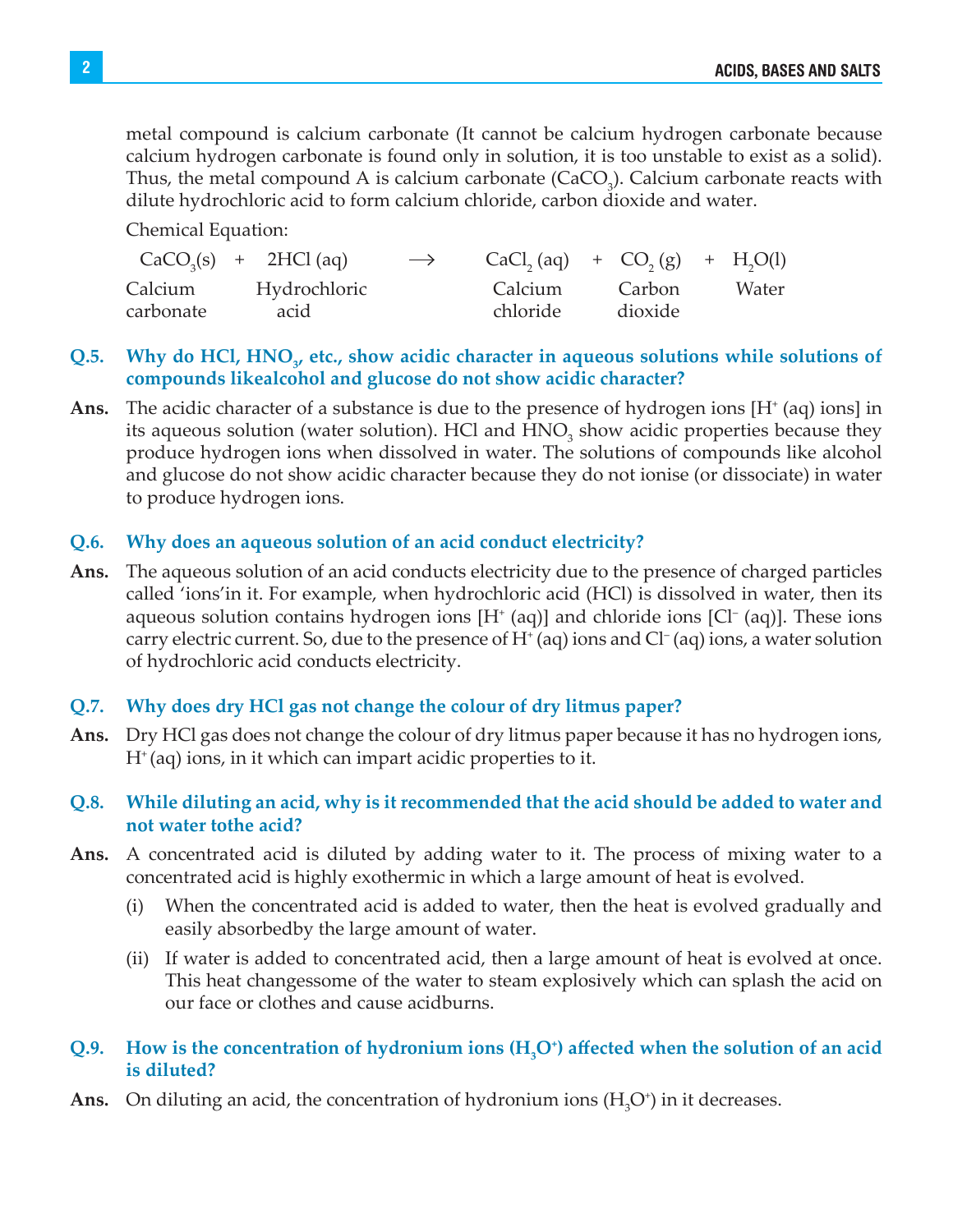- **Q.10. How is the concentration of hydroxide ions (OH– ) affected when excess of base is dissolved in a solution of sodium hydroxide?**
- **Ans.** On dissolving more sodium hydroxide base in the same solution, the concentration of hydroxide ions (OH– ) increases.
- **Q.11. You have two solutions A and B. The pH of solution A is 6 and pH of solution B is 8. Which solution has more hydrogen ion concentration? Which of these is acidic and which one basic?**
- **Ans.** We know that the pH of a solution is inversely proportional to its hydrogen ion concentration. This means that the solution having lower pH will have more hydrogen ion concentration. In this case, solution A (having a lower pH of 6) will have more hydrogen ion concentration. Solution A is acidic and the solution B is basic.
- **Q.12. What effect does the concentration of H<sup>+</sup> (aq) ions have on the nature of the solution?**
- Ans. Higher the concentration of H<sup>+</sup>(aq) ions in a solution, more acidic the solution will be.
- **Q.13. Do basic solutions also have H+ (aq) ions? If yes, then why are these basic?**
- Ans. Even the basic solutions have hydrogen ions  $[H<sup>+</sup>(aq)$  ions] in them which come from the ionisation of waterin which the base is dissolved. They are basic because the concentration of hydroxide ions [OH<sup>-</sup> ions] in them is much more than the concentration of hydrogen ions.
- **Q.14. Under what soil condition do you think a farmer would treat the soil of his fields with quicklime (calcium oxide) or slaked lime (calcium hydroxide) or chalk (calcium carbonate)?**
- **Ans.** A farmer would treat the soil of his fields with quicklime (calcium oxide), or slaked lime (calcium hydroxide) or chalk (calcium carbonate) if the soil is too acidic having a low pH value. All these materials are bases and hence react with the excess acid present in the soil and reduce its acidity.
- Q.15. What is the common name of the compound CaOCl<sub>2</sub>?
- **Ans.** Bleaching powder.
- **Q.16. Name the substance which on treatment with chlorine yields bleaching powder.**
- **Ans.** Slaked lime.
- **Q.17. Name the sodium compound which is used for softening hard water.**
- **Ans.** Sodium carbonate (Washing soda).
- **Q.18. What will happen if a solution of sodium hydrogencarbonate is heated? Give the equation of the reaction involved.**
- **Ans.** When a solution of sodium hydrogencarbonate is heated, it decomposes to form sodium carbonate with the evolution of carbon dioxide gas. The equation of the reaction involved is: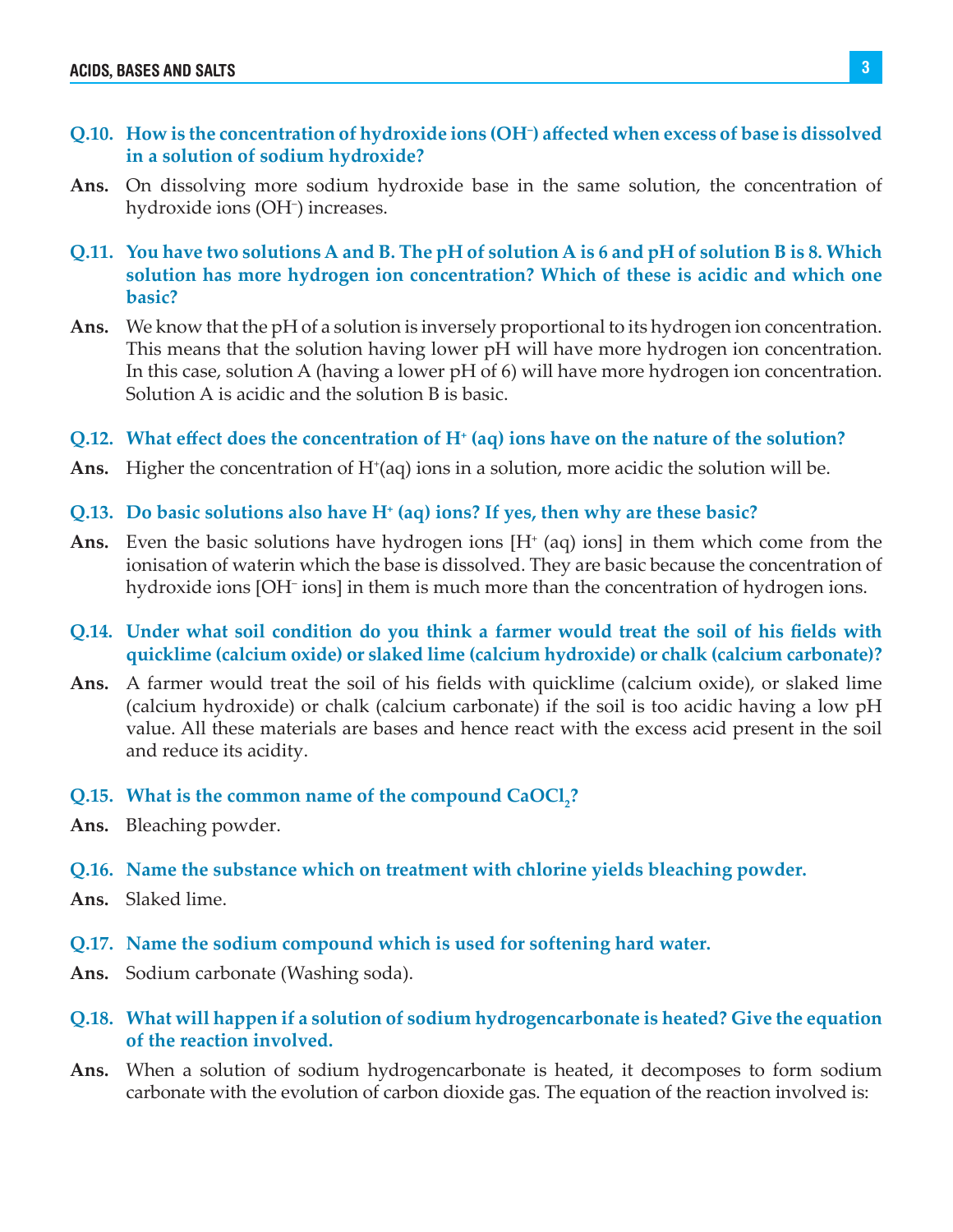| 2NAHCO <sub>2</sub>      | $\longrightarrow$ | Na, CO,          |                | $+$ H <sub>2</sub> O |
|--------------------------|-------------------|------------------|----------------|----------------------|
| Sodium hydrogencarbonate |                   | Sodium carbonate | Carbon dioxide | Water                |

## **Q.19. Write an equation to show the reaction between Plaster of Paris and water.**

| <b>Ans.</b> CaSO <sub>4</sub> . $\frac{1}{2}$ H <sub>2</sub> O | $1\frac{1}{2}$ H <sub>2</sub> O | $\longrightarrow$ | CaSO <sub>4</sub> .2H <sub>2</sub> O |  |
|----------------------------------------------------------------|---------------------------------|-------------------|--------------------------------------|--|
| Plaster of Paris                                               | Water                           |                   | Gypsum<br>(sets as hard mass)        |  |
|                                                                |                                 |                   |                                      |  |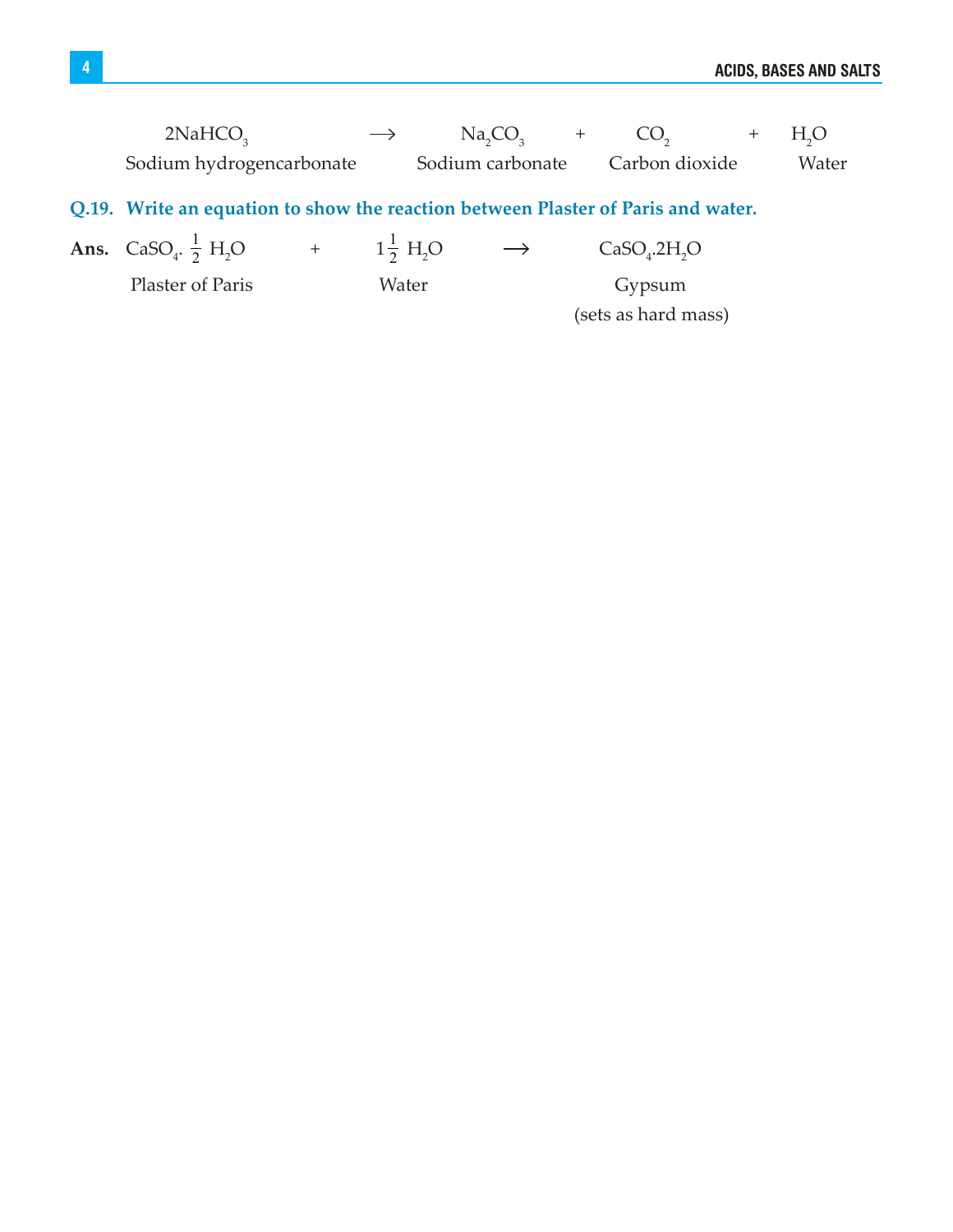**NCERT Exercises**

|                             | Q.1. A solution turns red litmus blue, its pH is likely to be:                                                                                                                                                                                         |                                                                                       |  |                   |               |                   |             |                                                      |                    |                   |                                                                                          |
|-----------------------------|--------------------------------------------------------------------------------------------------------------------------------------------------------------------------------------------------------------------------------------------------------|---------------------------------------------------------------------------------------|--|-------------------|---------------|-------------------|-------------|------------------------------------------------------|--------------------|-------------------|------------------------------------------------------------------------------------------|
|                             | $(a)$ 1                                                                                                                                                                                                                                                | $(b)$ 4                                                                               |  |                   | $(c)$ 5       | $(d)$ 10          |             |                                                      |                    |                   |                                                                                          |
| <b>Ans.</b> ( <i>d</i> ) 10 |                                                                                                                                                                                                                                                        |                                                                                       |  |                   |               |                   |             |                                                      |                    |                   |                                                                                          |
| Q.2.                        |                                                                                                                                                                                                                                                        | solution contains:                                                                    |  |                   |               |                   |             |                                                      |                    |                   | A solution reacts with crushed egg-shells to give a gas that turns lime water milky. The |
|                             |                                                                                                                                                                                                                                                        | $(a)$ NaCl<br>$(b)$ HCl                                                               |  |                   | $(c)$ LiCl    |                   | $(d)$ KCl   |                                                      |                    |                   |                                                                                          |
| Ans.                        |                                                                                                                                                                                                                                                        | $(b)$ HCl                                                                             |  |                   |               |                   |             |                                                      |                    |                   |                                                                                          |
| Q.3.                        | 10 mL of a solution of NaOH is found to be completely neutralised by 8 mL of a given<br>solution of HCl. If we take 20 mL of the same solution of NaOH, the amount of HCl<br>solution (the same solution as before) required to neutralise it will be: |                                                                                       |  |                   |               |                   |             |                                                      |                    |                   |                                                                                          |
|                             |                                                                                                                                                                                                                                                        | $(a)$ 4 mL                                                                            |  | $(b)$ 8 mL        |               |                   | $(c)$ 12 mL |                                                      | ( <i>d</i> ) 16 mL |                   |                                                                                          |
| Ans.                        |                                                                                                                                                                                                                                                        | ( <i>d</i> ) 16 mL                                                                    |  |                   |               |                   |             |                                                      |                    |                   |                                                                                          |
| Q.4.                        |                                                                                                                                                                                                                                                        | Which one of the following types of medicines is used for treating indigestion?       |  |                   |               |                   |             |                                                      |                    |                   |                                                                                          |
|                             |                                                                                                                                                                                                                                                        | (a) Antibiotic                                                                        |  |                   | (b) Analgesic |                   | (c) Antacid |                                                      | (d) Antiseptic     |                   |                                                                                          |
|                             |                                                                                                                                                                                                                                                        | Ans. (c) Antacid                                                                      |  |                   |               |                   |             |                                                      |                    |                   |                                                                                          |
| Q.5.                        |                                                                                                                                                                                                                                                        | Write word equations and then balanced equations for the reactions taking place when: |  |                   |               |                   |             |                                                      |                    |                   |                                                                                          |
|                             | (a)                                                                                                                                                                                                                                                    | dilute sulphuric acid reacts with zinc granules                                       |  |                   |               |                   |             |                                                      |                    |                   |                                                                                          |
|                             | <b>(b)</b>                                                                                                                                                                                                                                             | dilute hydrochloric acid reacts with magnesium ribbon                                 |  |                   |               |                   |             |                                                      |                    |                   |                                                                                          |
|                             | (c)                                                                                                                                                                                                                                                    | dilute sulphuric acid reacts with aluminium powder                                    |  |                   |               |                   |             |                                                      |                    |                   |                                                                                          |
|                             | (d)                                                                                                                                                                                                                                                    | dilute hydrochloric acid reacts with iron filings                                     |  |                   |               |                   |             |                                                      |                    |                   |                                                                                          |
| Ans.                        | (a)                                                                                                                                                                                                                                                    | Sulphuric acid $+$ Zinc $\longrightarrow$                                             |  |                   |               |                   |             | $\sum$ inc sulphate $+$                              |                    |                   | Hydrogen                                                                                 |
|                             |                                                                                                                                                                                                                                                        |                                                                                       |  |                   |               |                   |             | $H_2SO_4$ + Zn $\longrightarrow$ ZnSO <sub>4</sub> + |                    |                   | $H_{2}$                                                                                  |
|                             |                                                                                                                                                                                                                                                        | (b) Hydrochloric acid + Magnesium $\rightarrow$ Magnesium chloride + Hydrogen         |  |                   |               |                   |             |                                                      |                    |                   |                                                                                          |
|                             |                                                                                                                                                                                                                                                        | 2HCl                                                                                  |  | $\qquad \qquad +$ | Mg            | $\longrightarrow$ |             | $MgCl$ <sub>2</sub>                                  |                    | $^{+}$            | $H_{2}$                                                                                  |
|                             | (c)                                                                                                                                                                                                                                                    | Sulphuric acid                                                                        |  |                   | + Aluminium   | $\longrightarrow$ |             | Aluminium sulphate                                   |                    | $^{+}$            | Hydrogen                                                                                 |
|                             |                                                                                                                                                                                                                                                        | $3H_2SO_4$                                                                            |  | $^+$              | 2Al           |                   |             | $\mathrm{Al}_2(S\mathrm{O}_4)_{3}$                   |                    | $\qquad \qquad +$ | 3H <sub>2</sub>                                                                          |
|                             | (d)                                                                                                                                                                                                                                                    | Hydrochloric acid +                                                                   |  |                   | Iron          | $\rightarrow$     |             | Iron (II) chloride                                   |                    | $^+$              | Hydrogen                                                                                 |
|                             |                                                                                                                                                                                                                                                        | 2HCl                                                                                  |  | $^{+}$            | Fe            |                   |             | FeCl <sub>2</sub>                                    |                    | $\ddot{}$         | $H_{2}$                                                                                  |

**Q.6. Compounds such as alcohol and glucose also contain hydrogen but are not categorised as acids. Why? Describe an activity to prove it.**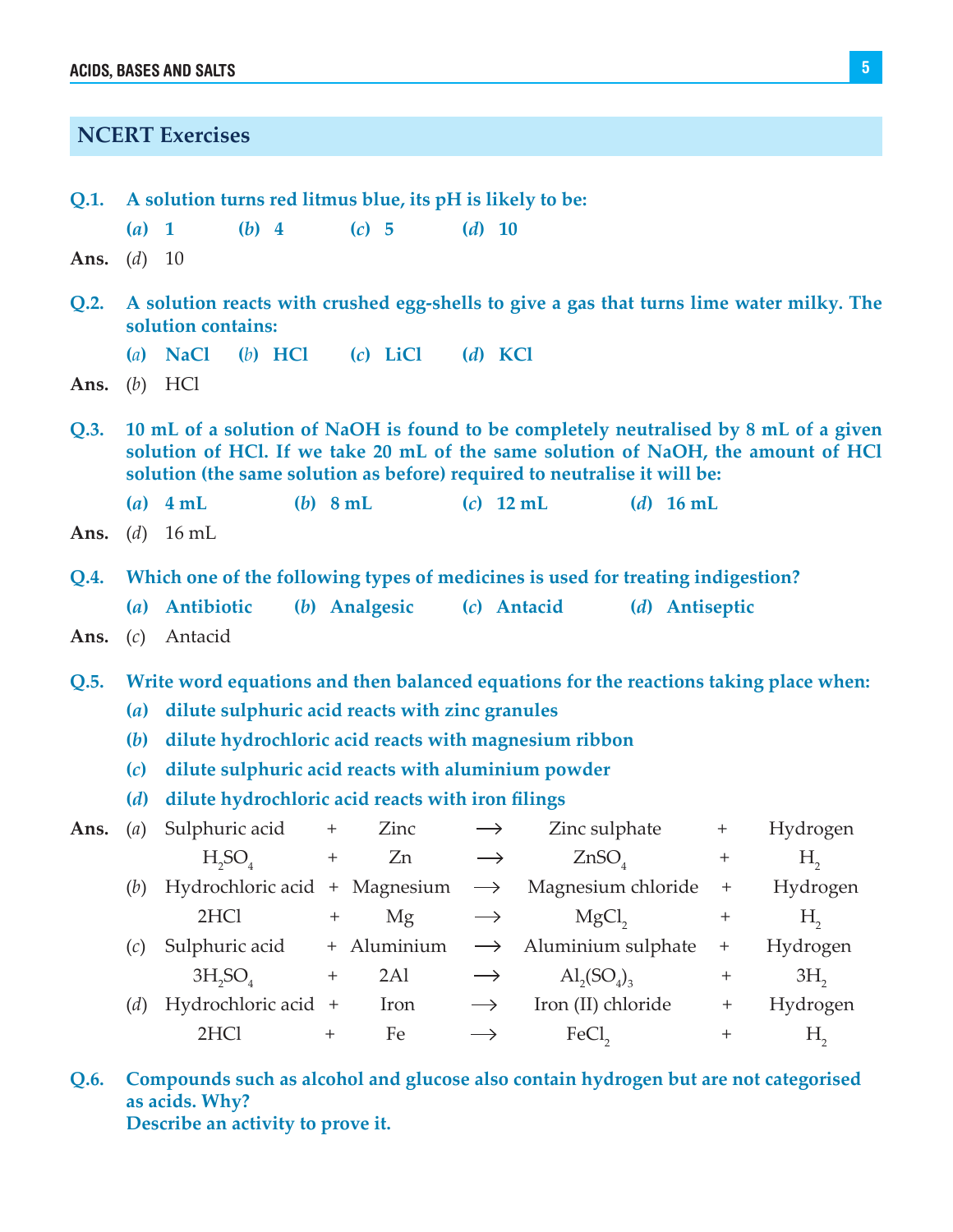**Ans.** Only those compounds containing hydrogen are considered to be acids which dissolve in water to produce hydrogen ions,  $H<sup>+</sup>$  (aq). The hydrogen containing compounds such as alcohol and glucose are not categorised as acids because they do not ionize to produce hydrogen ions, H<sup>+</sup> (aq), when dissolved in water. This is proved by the fact that the aqueous solutions of alcohol and glucose do not conduct electricity.

### **Q.7. Why does distilled water not conduct electricity whereas rain water does?**

**Ans.** Distilled water does not conduct electricity because it does not contain any ionic compounds (like acids, bases or salts) dissolved in it. When rain water falls to the earth through the atmosphere, it dissolves an acidic gas 'carbon dioxide' from the air and forms some carbonic acid  $(H_2CO_3)$ . Carbonic acid  $(H_2CO_3)$  provides some hydrogen ions  $[H^{\dagger}$  (aq) ions] and carbonate ions  $[CO<sub>3</sub><sup>2-</sup>(aq)$  ions] to rain water. Due to the presence of these ions, rain water conducts electricity.

### **Q.8. Why do acids not show acidic behaviour in the absence of water?**

- Ans. The acidic behaviour of acids is due to the presence of hydrogen ions, H<sup>+</sup> (aq) ions. The acids produce hydrogen ions only on dissolving in water. In the absence of water, acids do not produce hydrogen ions and hence do not show acidic behaviour.
- **Q.9. Five solutions A, B, C, D and E when tested with universal indicator showed pH as 4, 1, 11, 7 and 9 respectively.** 
	- **(***a***) Which solution is (***i***) neutral (***ii***) strongly alkaline (***iii***) strongly acidic (***iv***) weakly acidic, and (***v***) weakly alkaline?**
	- **(***b***) Arrange the pH values in the increasing order of hydrogen ion concentration.**
- **Ans.** (*a*) (*i*) neutral: D (pH =7); (ii) strongly alkaline: C (pH=11); (iii) strongly acidic: B (pH=1); (iv) weakly acidic: A (pH=4); (v) weakly alkaline: E (pH =9)
	- (*b*) The solution having highest pH (11) will have the minimum hydrogen ion concentration whereas the solution having the least pH (1) will have the maximum hydrogen ion concentration. So, the given solutions can be arranged in the increasing order of their hydrogen ion concentrations as follows:

C (pH = 11) < E (pH = 9) < D (pH = 7) < A (pH = 4) < B (pH = 1)

### **Q.10. Equal lengths of magnesium ribbons are taken in test-tubes A and B. Hydrochloric acid**  (HCl) is added to test-tube A while acetic acid (CH<sub>3</sub>COOH) is added to test-tube B. In **which test-tube will the fizzing occur more vigorously and why?**

Ans. Hydrochloric acid (HCl) is a strong acid whereas acetic acid (CH<sub>3</sub>COOH) is a weak acid. Being a strong acid, the hydrochloric solution contains a much greater amount of hydrogen ions in it due to which the fizzing will occur more vigorously in test tube A (containing hydrochloric acid). This fizzing is due to the evolution of hydrogen gas which is formed by the action of acid on the magnesium metal (of magnesium ribbon).